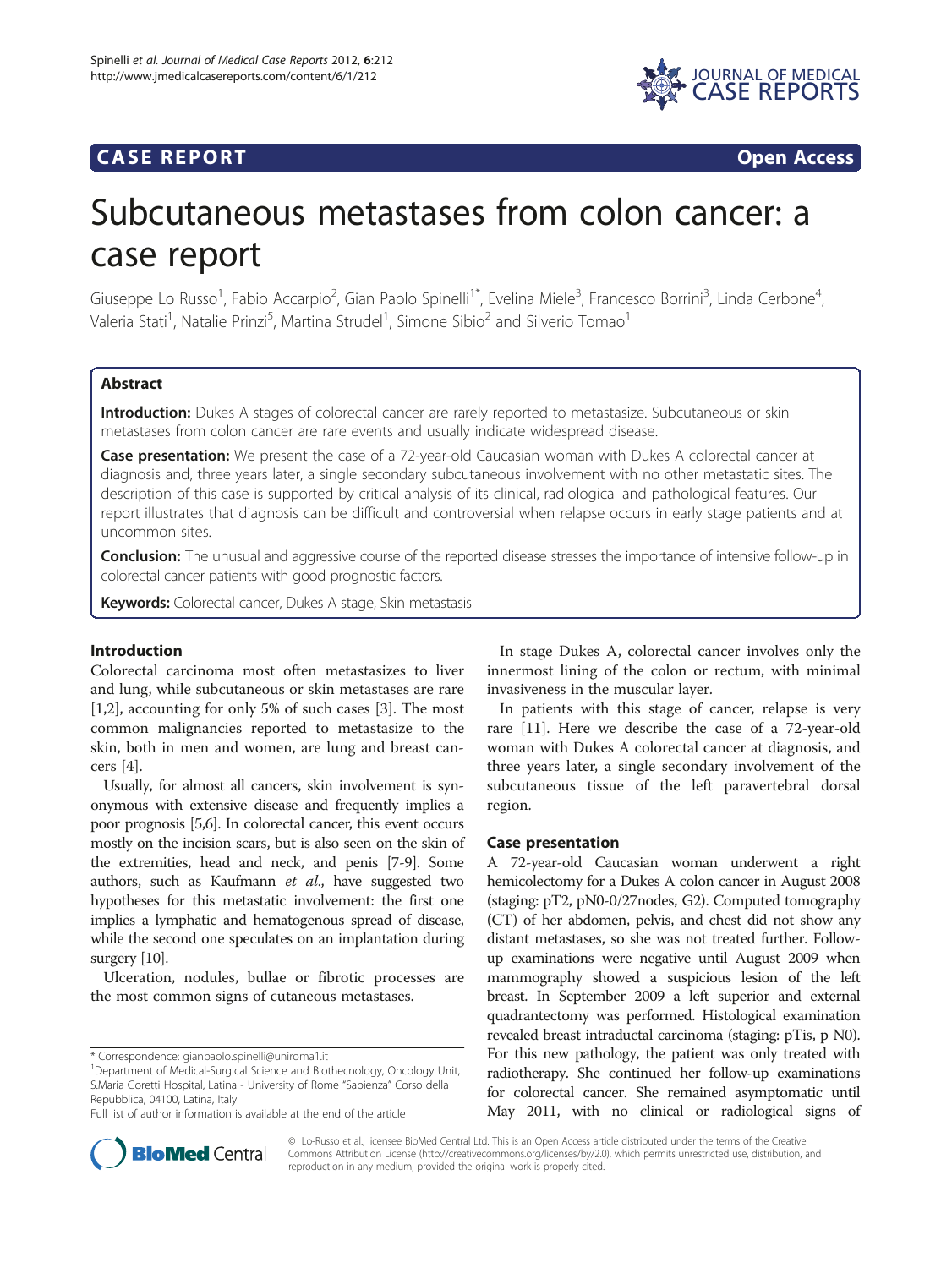<span id="page-1-0"></span>

recurrence. In June 2011, she presented with a painless swelling, affecting the skin of the left paravertebral dorsal region. Serum tumor markers were not increased and colonoscopy did not show any local disease relapse. A chest X-ray excluded pulmonary metastasis and an abdominal ultrasound did not detect either liver metastases or

peritoneal dissemination. Therefore, an ultrasound scan of the dorsal tumefaction was performed, showing a suspected heterogeneous, solid and vascularized lesion. She underwent a radical en-bloc resection of the dorsal swelling. Histological analysis of the excised specimen revealed a metastatic poorly differentiated adenocarcinoma, most

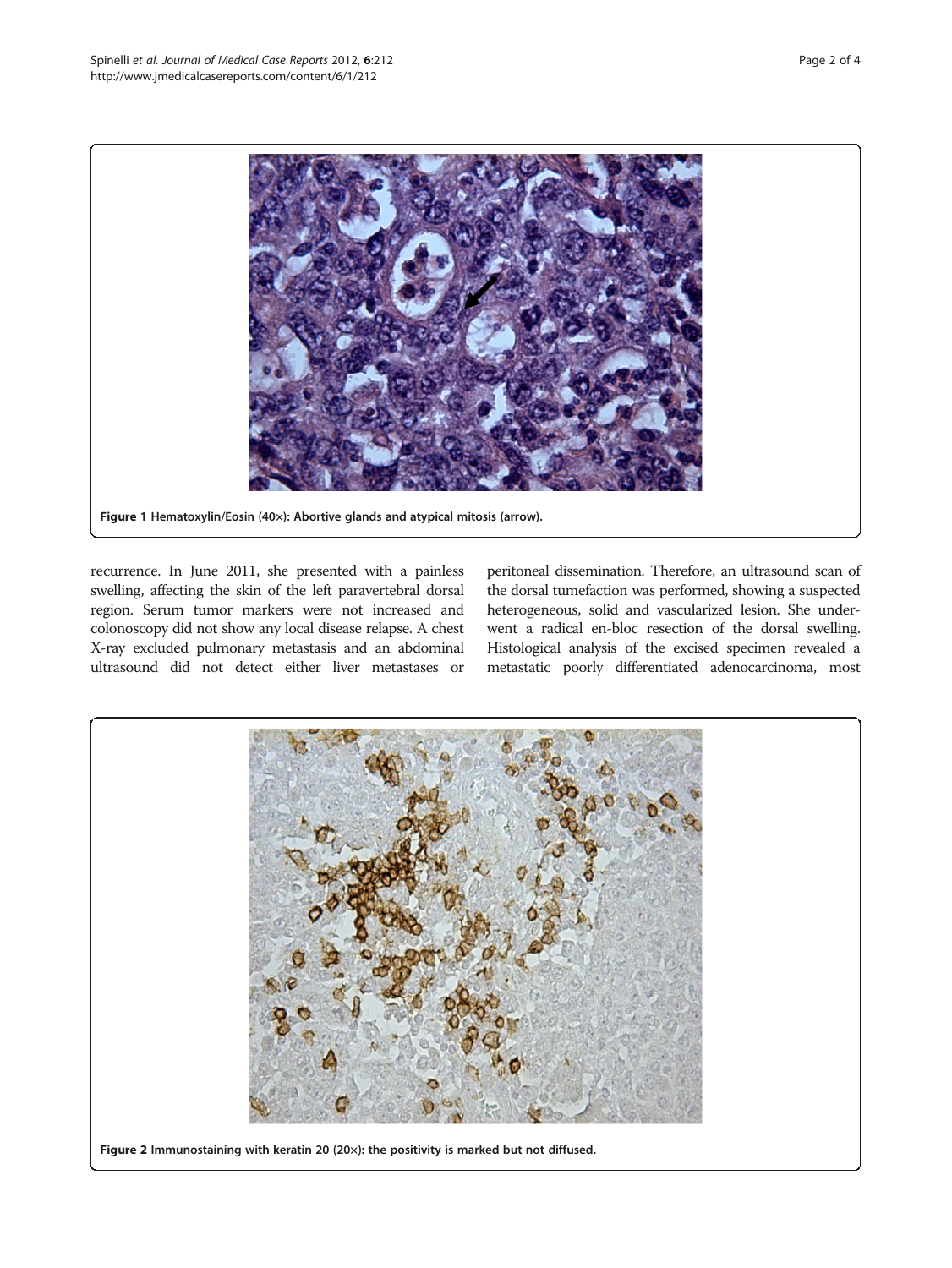<span id="page-2-0"></span>likely originating from the large bowel, which infiltrated the skin and the subcutaneous tissue.

Macroscopically, the surgical specimen consisted of a radical en-bloc resection of subcutaneous tissue (softtissue) of 4x2.5x2cm which contained a nodular lesion of 3.2cm diameter. The cut surface was white to yellowish white and showed areas of necrosis and hemorrhage. The excised specimen was fixed in 10% buffered formalin and embedded in paraffin. Sections of 4μm were prepared and routinely stained with hematoxylin and eosin. Further sections were examined immunohistochemically using a streptavidin-biotin complex technique (DAKO). Prediluted antibodies against the following antigens were used: keratin 20 protein (monoclonal, 1:50; Zymed®), keratin 7 (monoclonal, 1:50; Zymed®), Thyroid transcription factor 1 (TTF-1) (monoclonal, 1:100; Zymed<sup>®</sup>), anti-estrogen receptor (monoclonal, 1:50; DAKO), and anti-progesterone receptor (monoclonal, 1:50; DAKO).

Microscopically, the tumor was characterized by nests and islands of epithelial cells with only scattered abortive glands. The cells had atypical nuclei, with evidence of nucleoli, abundant eosinophilic cytoplasm without sharply defined outlines. The inflammatory infiltrate was marked and there were hemorrhagic foci and areas of necrosis. The mitosis was either frequently or sometimes infrequently atypical (Figure [1\)](#page-1-0). The cells were focally positive for keratin 20 (Figure [2](#page-1-0)). Keratin 7, TTF1, estrogen and progesterone receptors were negative. The morphologic aspects and the immunohistochemical results were considered specific for a colonic origin. In this setting, the neoplasia was also evaluated for K-ras mutation and the molecular analysis showed the absence of mutation on codon 12 and 13 (wild type). The total body CT revealed no evidence of visceral distant metastases but showed suspicious abdominal colliquative lymphadenopathy. The patient is being treated with FOLFIRI ( leucovorin (folinic acid), fluorouracil, irinotecan hydrochloride) + bevacizumab and she remains asymptomatic.

# **Discussion**

Colorectal cancer is one of the most frequent oncological diseases. This clinical history shows a rare pattern of colon cancer metastasis. In patients with Dukes A, colon carcinoma relapse is rare [[11](#page-3-0)]. Cutaneous or subcutaneous metastases are uncommon in colorectal cancer [1,2], as well as in carcinomas that have originated elsewhere [\[5,6,12,13](#page-3-0)].

The identification of this type of metastasis in many types of cancer is indicative of a poor prognosis with the presence of disseminated disease [\[5,6](#page-3-0)]. The study by Schoenlaub et al. reviewed 200 cases of cancers with cutaneous or subcutaneous metastasis and reported that among these, patients with colorectal cancer had a median survival of 4.4 months [\[5](#page-3-0)]. On the other hand, a retrospective study by Lookingbill et al. showed a

A finding of isolated subcutaneous metastases of colorectal cancer without other metastatic sites is extremely rare and may delay the diagnosis by several months [\[14\]](#page-3-0).

In our case, the rarity of this event caused many difficulties in the correct diagnosis and in the right therapeutic approach.

From a biological perspective, this case outlines the plural-phenotypic nature of cancer: the course of disease that we report here is clearly determined by a peculiar cancer cell population with specific biology and homing features.

# Conclusion

Despite the Dukes A staging, G2 grading and the absence of an increase in serum tumor markers, the characteristics of this cancer phenotype appear to be rather aggressive. Studies in molecular biology are strongly warranted to distinguish patients with a peculiar clinical course and prognosis. Intensive follow-up is also indicated in patients with good prognostic factors at diagnosis.

## Consent

Written informed consent was obtained from the patient for publication of this case report and any accompanying images. A copy of the written consent is available for review by the Editor-in-Chief of this journal.

#### Competing interests

The authors declare that they have no competing interests.

#### Authors' contributions

GPS, FA, GLR, EM and ST designed the study, interpreted the study results and drafted the manuscript. FB contributed to the pathologic analysis. LC, VS, NP, SS and MS contributed to the work. All authors read and approved the final manuscript.

#### Author details

<sup>1</sup>Department of Medical-Surgical Science and Biothecnology, Oncology Unit S.Maria Goretti Hospital, Latina - University of Rome "Sapienza" Corso della Repubblica, 04100, Latina, Italy. <sup>2</sup>Department of Surgery Pietro Valdoni, University of Rome "Sapienza", Viale Regina Elena 324, 00161, Rome, Italy. <sup>3</sup> <sup>3</sup>Department of Molecular Medicine, University of Rome "Sapienza", Viale Regina Elena 324, 00161, Rome, Italy. <sup>4</sup>Department of Medical Oncology, San Camillo and Forlanini Hospitals, Circonvallazione Gianicolense 87, 00152, Rome, Italy. <sup>5</sup>Department of Experimental Medicine, University of Rome "Sapienza", Viale Regina Elena 324, 00161, Rome, Italy.

#### Received: 29 November 2011 Accepted: 12 March 2012 Published: 19 July 2012

#### References

- 1. Llaguna OH, Desai P, Fender AB, Zedek DC, Meyers MO, O'Neil BH, Diaz LA, Calvo BF: Subcutaneous metastatic adenocarcinoma: an unusual presentation of colon cancer- case report and literature review. Case Rep Oncol 2010, 3:386–390.
- 2. Gupta SS, Singh O: Carcinoma colon presenting as cutaneous metastasis to an old operative scar of hysterectomy. J Canc Res Ther 2010, 6:316–317.